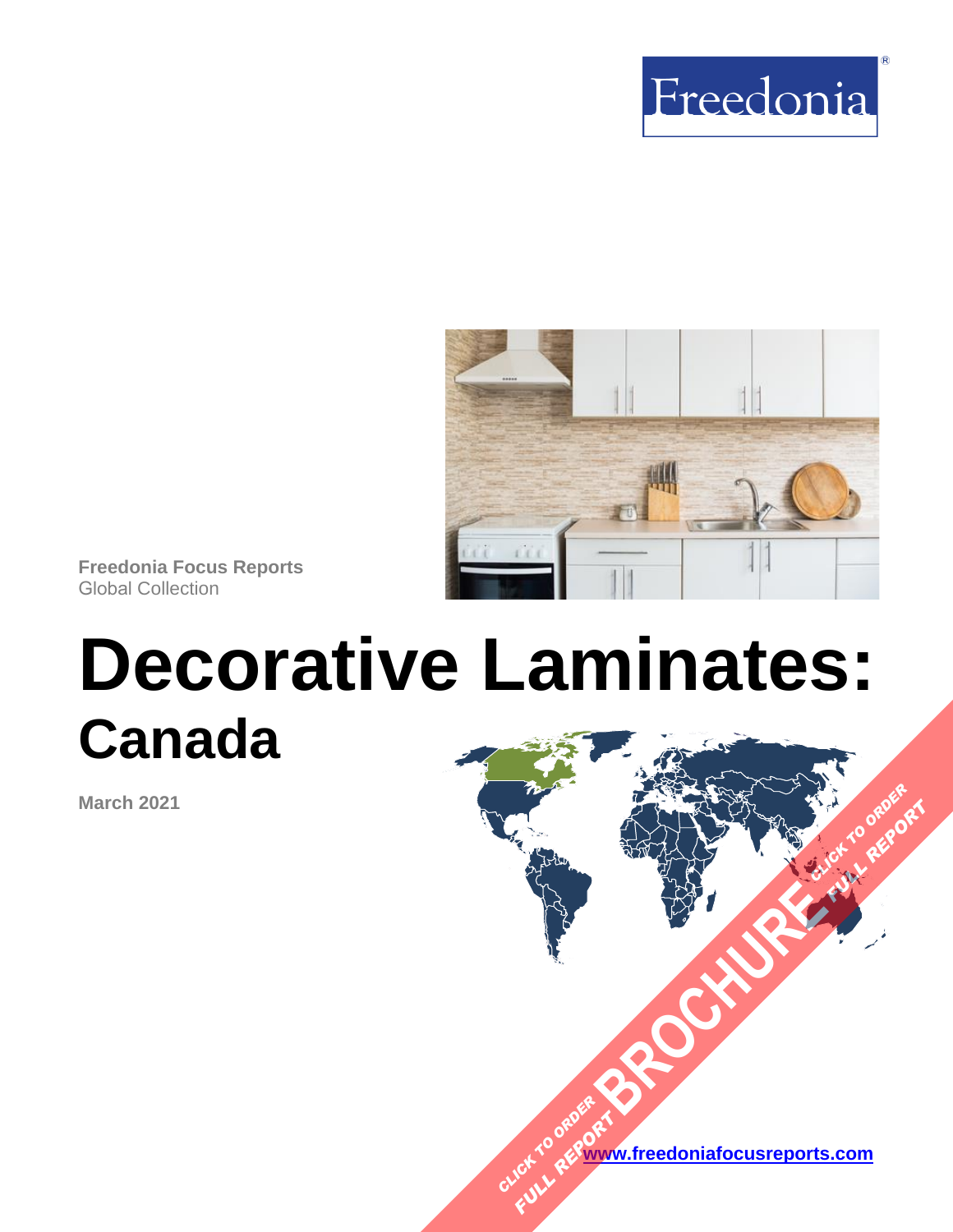# **Table of Contents**

| 1. Highlights                                        | 3  |
|------------------------------------------------------|----|
| 2. Market Environment                                | 4  |
| <b>Historical Trends</b>                             | 4  |
| Key Economic Indicators                              | 5  |
| COVID-19 Impact on the Decorative Laminates Industry | 6  |
| <b>Sustainability Challenges</b>                     | 7  |
| North America Regional Outlook                       | 9  |
| 3. Segmentation & Forecasts                          | 10 |
| Products                                             | 10 |
| Low-Pressure Laminates                               | 11 |
| <b>High-Pressure Laminates</b>                       | 12 |
| Markets                                              | 14 |
| Cabinets                                             | 15 |
| Furniture                                            | 15 |
| Flooring                                             | 16 |
| <b>Retail Fixtures</b>                               | 17 |
| <b>Wall Panels</b>                                   | 17 |
| Countertops                                          | 18 |
| <b>Other Markets</b>                                 | 18 |
| Supply & Demand                                      | 20 |
| 4. Industry Structure                                | 21 |
| <b>Industry Characteristics</b>                      | 21 |
| <b>Market Leaders</b>                                | 22 |
| Arclin                                               | 23 |
| <b>Broadview Holding</b>                             | 23 |
| <b>Wilsonart International</b>                       | 24 |
| 5. About This Report                                 | 25 |
| Scope                                                | 25 |
| Sources                                              | 26 |
| <b>Industry Codes</b>                                | 26 |
| Freedonia Methodology                                | 26 |
| Resources                                            | 28 |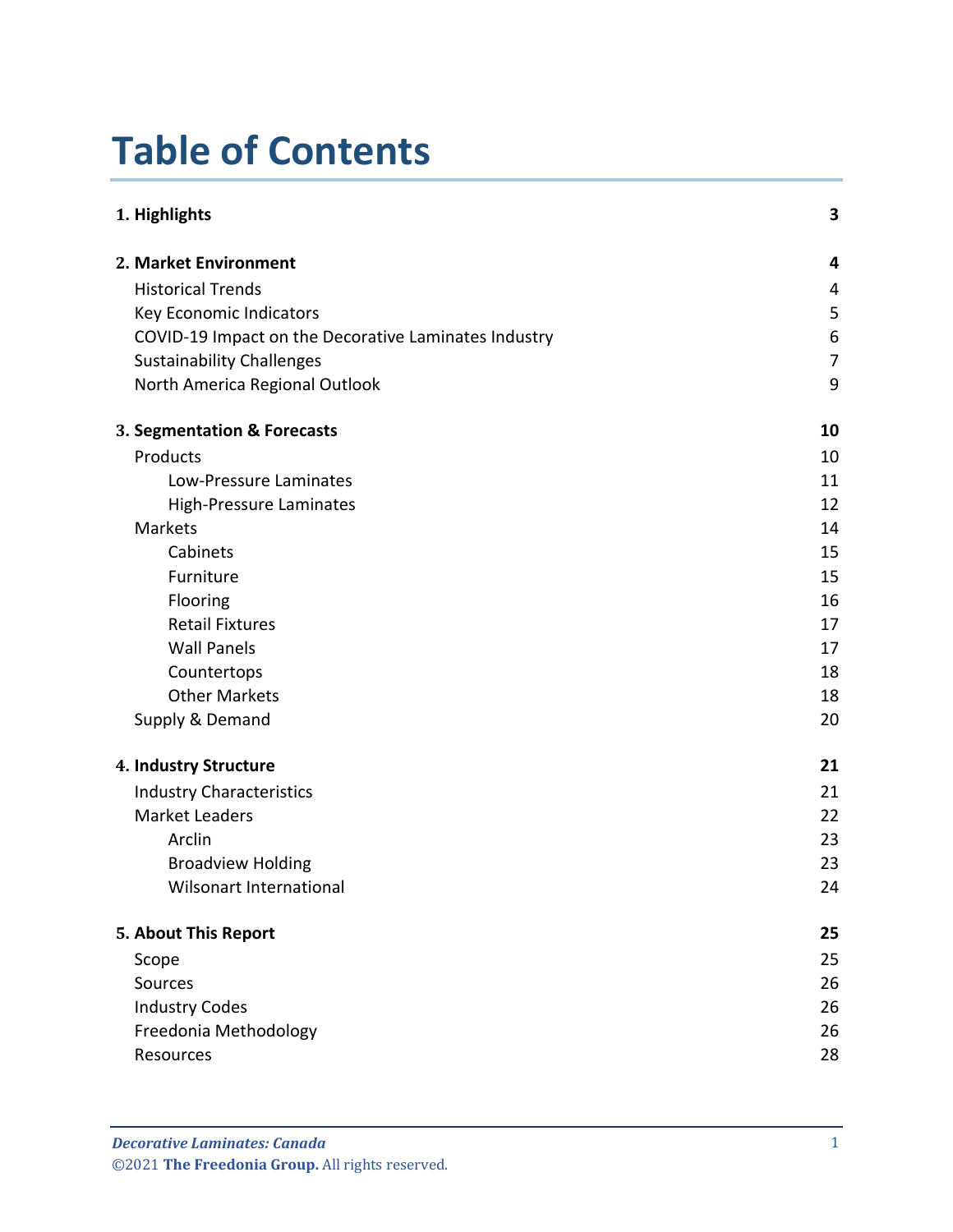# **List of Tables & Figures**

| Figure 1   Canada: Key Trends in the Decorative Laminate Market, 2019 - 2024      | 3  |
|-----------------------------------------------------------------------------------|----|
| Figure 2   Canada: Decorative Laminate Demand Trends, 2009 - 2019                 | 4  |
| Table 1   Canada: Key Indicators for Decorative Laminate Demand, 2009 - 2024      |    |
| (2018US\$ bil)                                                                    | 5  |
| Figure 3   North America Decorative Laminate Demand by Country, 2019 (%)          | 9  |
| Figure 4   Canada: Decorative Laminate Demand by Product, 2009 - 2024 (mil sq     |    |
| mtr)                                                                              | 10 |
| Table 2   Canada: Decorative Laminate Demand by Product, 2009 - 2024 (mil sq mtr) | 10 |
| Figure 5   Canada: Decorative Laminate Demand by Product, 2009 - 2024 (%)         | 13 |
| Figure 6   Canada: Decorative Laminate Demand by Market, 2009 - 2024 (mil sq mtr) | 14 |
| Table 3   Canada: Decorative Laminate Demand by Market, 2009 - 2024 (mil sq mtr)  | 14 |
| Figure 7   Canada: Decorative Laminate Demand by Market, 2009 - 2024 (%)          | 19 |
| Table 4   Canada: Decorative Laminate Supply & Demand, 2009 - 2024 (mil sq mtr)   | 20 |
| Table 5   Canada: Selected Suppliers to the Decorative Laminate Market            | 22 |
| Table 6   NAICS & SIC Codes Related to Decorative Laminate                        | 26 |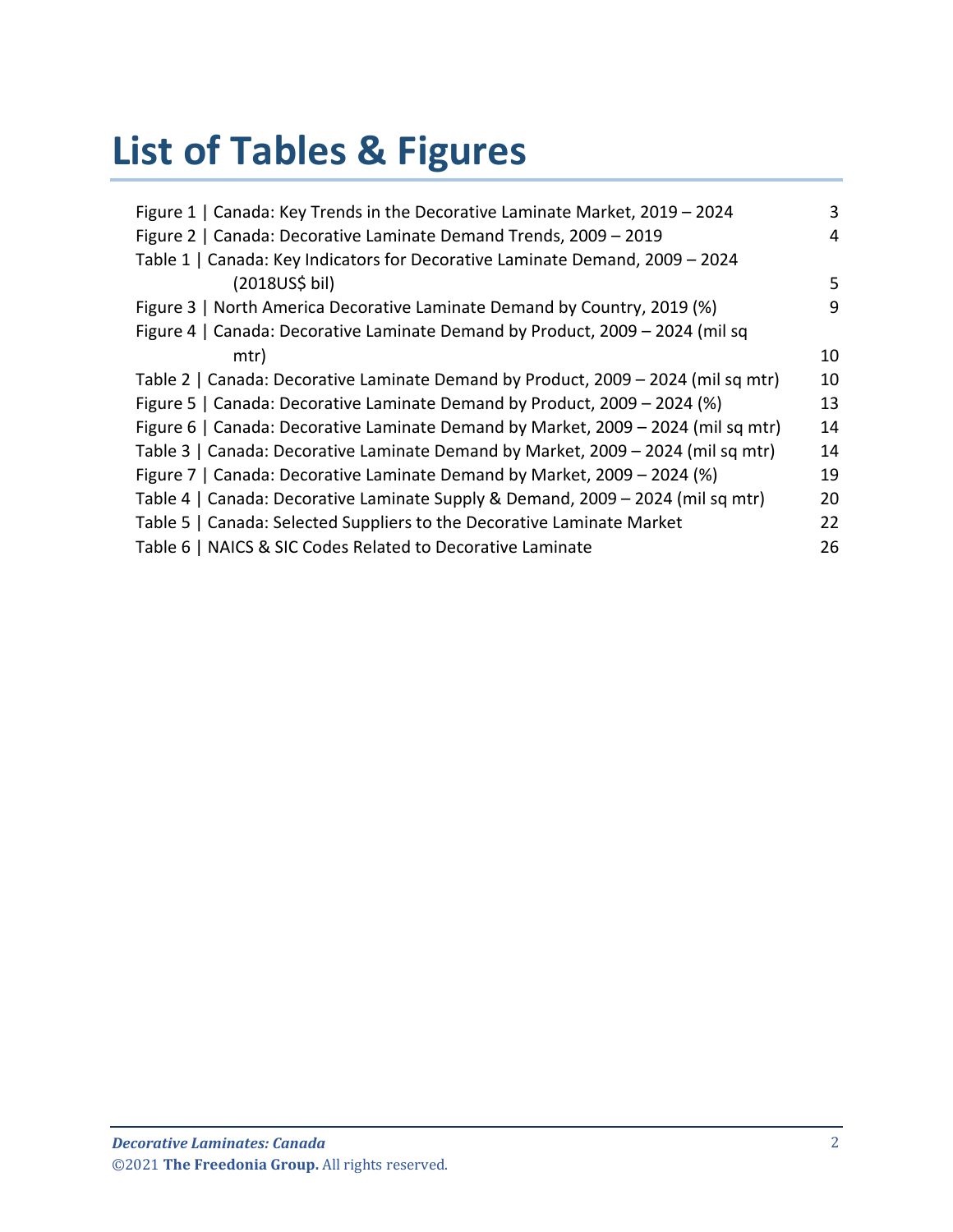# <span id="page-3-0"></span>**About This Report**

# <span id="page-3-1"></span>**Scope**

This report forecasts to 2024 decorative laminate demand and production in square meters in Canada. Total demand is segmented by product in terms of:

- low-pressure laminates
- high-pressure laminates

Total demand is also segmented by market as follows:

- cabinets
- furniture
- flooring
- retail fixtures
- wall panels
- countertops
- other markets such as ceilings, signage, and window sills

To illustrate historical trends, total demand is provided in annual series from 2009 to 2019; production and the various segments are reported at five-year intervals for 2009, 2014, and 2019.

Edgebanding, as well as electrical, electronic, and other industrial laminates, is not included in this report.

Several assumptions have been made in order to ease understanding or to facilitate comparisons. For example, many decorative laminates are produced and sold in roll form to furniture producers or manufacturers, who then bond the laminate to a rigid substrate as part of the manufacturing process. This is frequently done with decorative foils and vinyl films. However, in the case of some decorative laminates, such as saturated papers, the laminates may be bonded to a substrate by the laminates producer and not by the customer due to the expense inherent in purchasing and operating the necessary machinery. So as not to skew the results (since some laminates are sold already bonded to a substrate and are therefore more expensive), all data treat laminates as unmounted.

Key macroeconomic indicators are also provided with quantified trends. Other various topics, including profiles of pertinent leading suppliers, are covered in this report. A full outline of report items by page is available in the Table of Contents.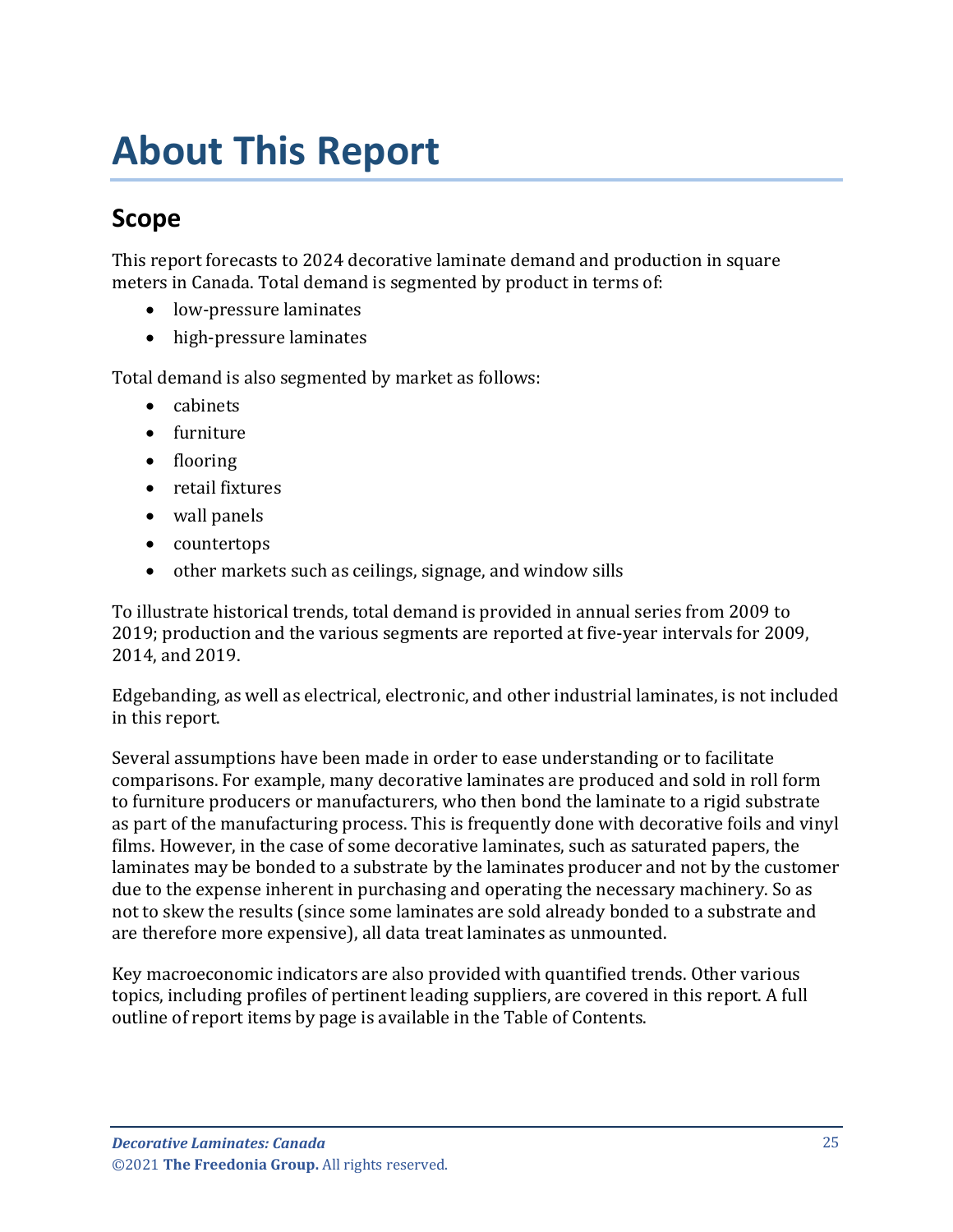# <span id="page-4-0"></span>**Sources**

*Decorative Laminates: Canada* (FA60027) is based on *[Global Decorative Laminates,](http://www.freedoniagroup.com/DocumentDetails.aspx?ReferrerId=FL-FOCUS&studyid=4139)* a comprehensive industry study published by The Freedonia Group. Reported findings represent the synthesis and analysis of data from various primary, secondary, macroeconomic, and demographic sources, such as:

- firms participating in the industry, and their suppliers and customers
- government/public agencies
- intergovernmental and non-governmental organizations
- trade associations and their publications
- the business and trade press
- indicator forecasts by The Freedonia Group
- the findings of other reports and studies by The Freedonia Group

Specific sources and additional resources are listed in the Resources section of this publication for reference and to facilitate further research.

# <span id="page-4-1"></span>**Industry Codes**

<span id="page-4-3"></span>

| Table 6   NAICS & SIC Codes Related to Decorative Laminate |                                                                                |                                           |                                                                         |  |
|------------------------------------------------------------|--------------------------------------------------------------------------------|-------------------------------------------|-------------------------------------------------------------------------|--|
| <b>NAICS/SCIAN 2017</b>                                    |                                                                                | <b>SIC</b>                                |                                                                         |  |
| North American Industry Classification System              |                                                                                | <b>Standard Industrial Classification</b> |                                                                         |  |
| 321211                                                     | Hardwood veneer and plywood manufacturing                                      | 2435                                      | Hardwood veneer and plywood                                             |  |
| 321219                                                     | Reconstituted wood product manufacturing                                       | 2493                                      | Reconstituted wood products                                             |  |
| 322220                                                     | Paper bag and coated and treated paper<br>manufacturing                        | 2672                                      | Coated and laminated paper, NEC                                         |  |
| 325211                                                     | Plastics material and resin manufacturing                                      | 2821                                      | Plastics materials, synthetic resins, and<br>nonvulcanizable elastomers |  |
| 325520                                                     | Adhesive manufacturing                                                         | 2891                                      | Adhesives and sealants                                                  |  |
| 326112                                                     | Plastics packaging film and sheet (including<br>laminated) manufacturing       | 2671                                      | Packaging paper and plastic film; coated and<br>laminated               |  |
| 326130                                                     | Laminated plastics plate, sheet (except<br>packaging), and shape manufacturing | 3083                                      | Laminated plastics plate, sheet, and profile<br>shapes                  |  |

Source: US Census Bureau

# <span id="page-4-2"></span>**Freedonia Methodology**

The Freedonia Group, a subsidiary of MarketResearch.com, has been in business for more than 30 years and in that time has developed a comprehensive approach to data analysis that takes into account the variety of industries covered and the evolving needs of our customers.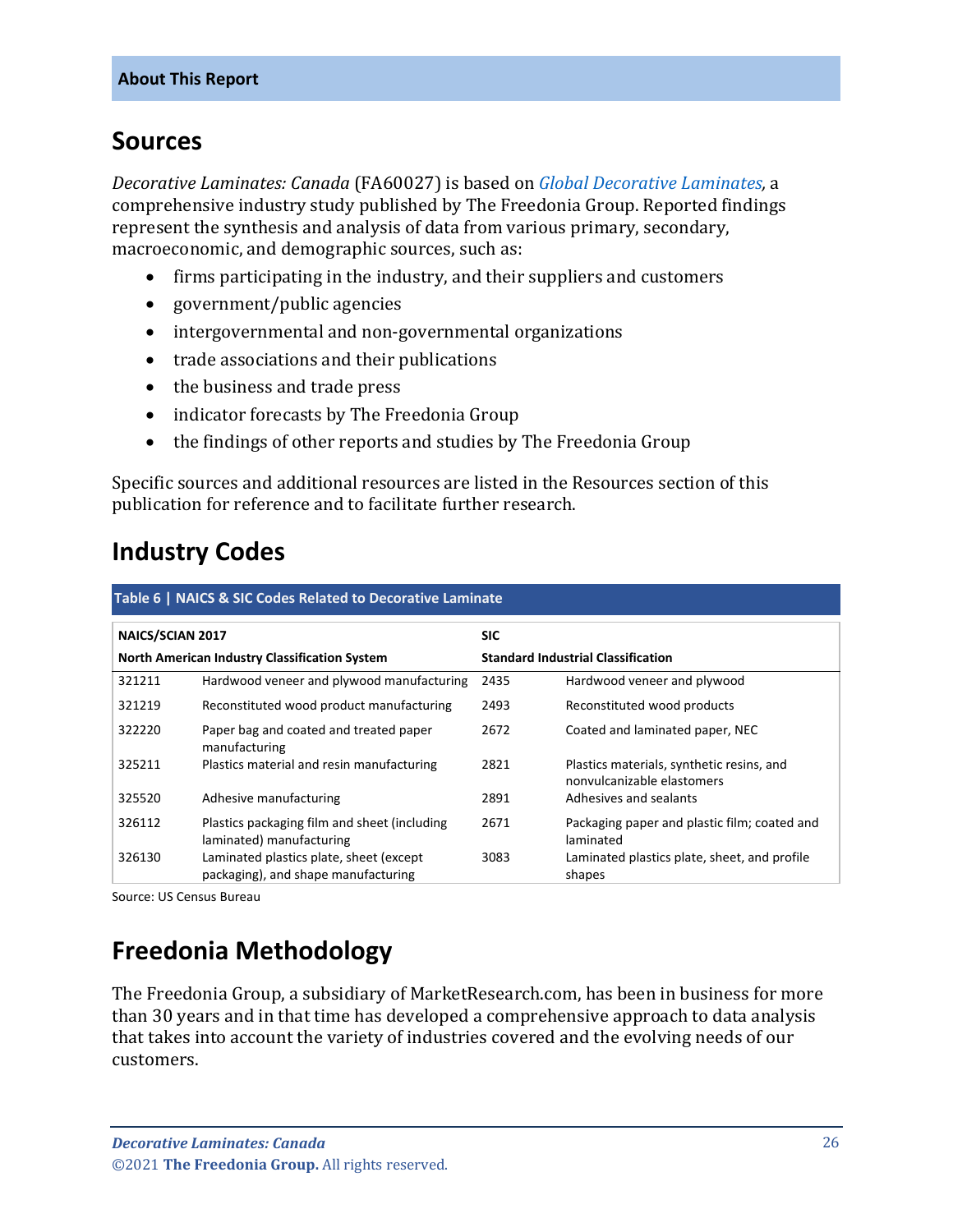#### **About This Report**

Every industry presents different challenges in market sizing and forecasting, and this requires flexibility in methodology and approach. Freedonia methodology integrates a variety of quantitative and qualitative techniques to present the best overall picture of a market's current position as well as its future outlook: When published data are available, we make sure they are correct and representative of reality. We understand that published data often have flaws either in scope or quality, and adjustments are made accordingly. Where no data are available, we use various methodologies to develop market sizing (both top-down and bottom-up) and then triangulate those results to come up with the most accurate data series possible. Regardless of approach, we also talk to industry participants to verify both historical perspective and future growth opportunities.

Methods used in the preparation of Freedonia market research include, but are not limited to, the following activities: comprehensive data mining and evaluation, primary research, consensus forecasting and analysis, ratio analysis using key indicators, regression analysis, end use growth indices and intensity factors, purchase power parity adjustments for global data, consumer and end user surveys, market share and corporate sales analysis, product lifespan analysis, product or market life cycle analysis, graphical data modeling, long-term historical trend analysis, bottom-up and top-down demand modeling, and comparative market size ranking.

Freedonia quantifies trends in various measures of growth and volatility. Growth (or decline) expressed as an average annual growth rate (AAGR) is the least squares growth rate, which takes into account all available datapoints over a period. The volatility of datapoints around a least squares growth trend over time is expressed via the coefficient of determination, or  $r^2$ . The most stable data series relative to the trend carries an  $r^2$  value of 1.0; the most volatile – 0.0. Growth calculated as a compound annual growth rate (CAGR) employs, by definition, only the first and last datapoints over a period. The CAGR is used to describe forecast growth, defined as the expected trend beginning in the base year and ending in the forecast year. Readers are encouraged to consider historical volatility when assessing particular annual values along the forecast trend, including in the forecast year.

## **Copyright & Licensing**

The full report is protected by copyright laws of the United States of America and international treaties. The entire contents of the publication are copyrighted by The Freedonia Group.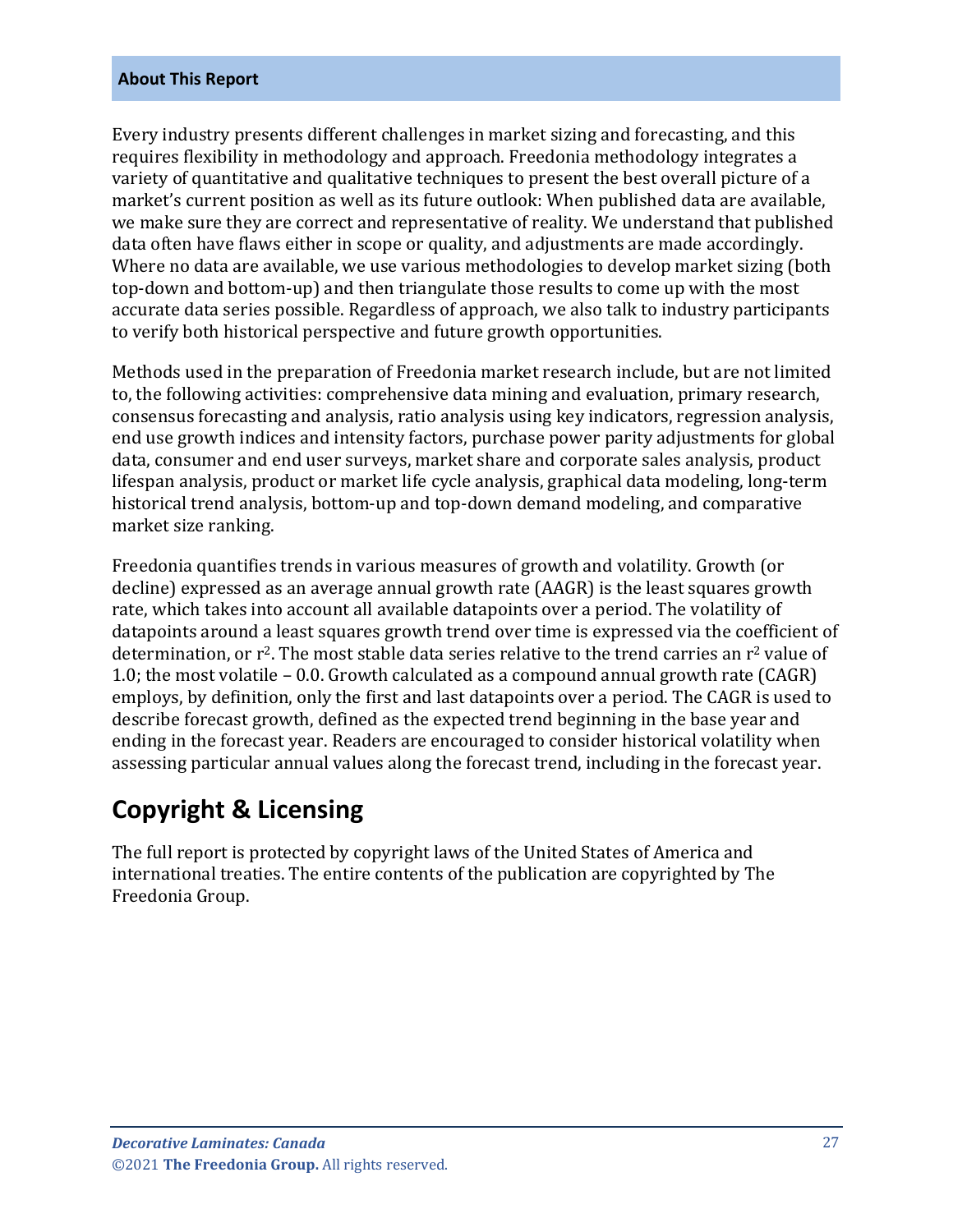### <span id="page-6-0"></span>**Resources**

#### **The Freedonia Group**

 *[Global Decorative Laminates](http://www.freedoniagroup.com/DocumentDetails.aspx?ReferrerId=FL-FOCUS&studyid=4139)*

#### **[Freedonia Industry Studies](http://www.freedoniagroup.com/Home.aspx?ReferrerId=FL-Focus)**

 *[Cabinets](https://www.freedoniagroup.com/DocumentDetails.aspx?ReferrerId=FL-FOCUS&StudyId=3772)*

 *[Countertops](https://www.freedoniagroup.com/DocumentDetails.aspx?ReferrerId=FL-FOCUS&StudyId=3799)*

 *[Flooring](https://www.freedoniagroup.com/DocumentDetails.aspx?ReferrerId=FL-FOCUS&StudyId=3964)*

 *[Global Countertops](https://www.freedoniagroup.com/DocumentDetails.aspx?ReferrerId=FL-FOCUS&StudyId=3836)*

 *[Global Drywall & Building Plaster](https://www.freedoniagroup.com/DocumentDetails.aspx?ReferrerId=FL-FOCUS&StudyId=3768)*

 *[Global Housing](https://www.freedoniagroup.com/DocumentDetails.aspx?ReferrerId=FL-FOCUS&StudyId=3877)*

 *[Global Prefabricated Housing](https://www.freedoniagroup.com/DocumentDetails.aspx?ReferrerId=FL-FOCUS&StudyId=3971)*

 *[Moulding & Trim](https://www.freedoniagroup.com/DocumentDetails.aspx?ReferrerId=FL-FOCUS&StudyId=3815)*

 *[Outdoor Furniture & Grills](https://www.freedoniagroup.com/DocumentDetails.aspx?ReferrerId=FL-FOCUS&StudyId=3811)*

 *[Prefabricated Housing](https://www.freedoniagroup.com/DocumentDetails.aspx?ReferrerId=FL-FOCUS&StudyId=3814)*

 *[Wood Panels](https://www.freedoniagroup.com/DocumentDetails.aspx?ReferrerId=FL-FOCUS&StudyId=3857)*

#### **[Freedonia Focus Reports](https://www.freedoniafocusreports.com/redirect.asp?progid=89534&url=/)**

 *[Adhesives & Sealants: Canada](https://www.freedoniafocusreports.com/Adhesives-Sealants-Canada-FA35088/?progid=89534) [Cabinets: United States](https://www.freedoniafocusreports.com/Cabinets-United-States-FF60042/?progid=89534) [Commercial Building Construction: United States](https://www.freedoniafocusreports.com/Commercial-Building-Construction-United-States-FF60032/?progid=89534) [Construction: United States](https://www.freedoniafocusreports.com/Construction-United-States-FF60054/?progid=89534) [Countertops: Canada](https://www.freedoniafocusreports.com/Countertops-Canada-FA60020/?progid=89534) COVID [-19 Market Impact Analysis](https://www.freedoniafocusreports.com/COVID-19-Market-Impact-Analysis-FW95079/?progid=89534) [Furniture & Furnishings: United States](https://www.freedoniafocusreports.com/Furniture-Furnishings-United-States-FF20018/?progid=89534) [Hard Surface Flooring: United States](https://www.freedoniafocusreports.com/Hard-Surface-Flooring-United-States-FF60047/?progid=89534) [Household Furniture: United States](https://www.freedoniafocusreports.com/Household-Furniture-United-States-FF20010/?progid=89534) [Housing: Canada](https://www.freedoniafocusreports.com/Housing-Canada-FA60024/?progid=89534) [Windows & Doors: Canada](https://www.freedoniafocusreports.com/Windows-Doors-Canada-FA60041/?progid=89534) [Wood Flooring: United States](https://www.freedoniafocusreports.com/Wood-Flooring-United-States-FF20014/?progid=89534) [Wood Millwork: United States](https://www.freedoniafocusreports.com/Wood-Millwork-United-States-FF20012/?progid=89534)* **[Freedonia Custom Research](http://www.freedoniagroup.com/CustomResearch.aspx?ReferrerId=FL-Focus)**

### **Trade Publications**

*CabinetMaker+FDM Canadian Woodworking & Home Improvement Floor Covering News Kitchen & Bath Business Kitchen & Bath Design News National Floor Trends*